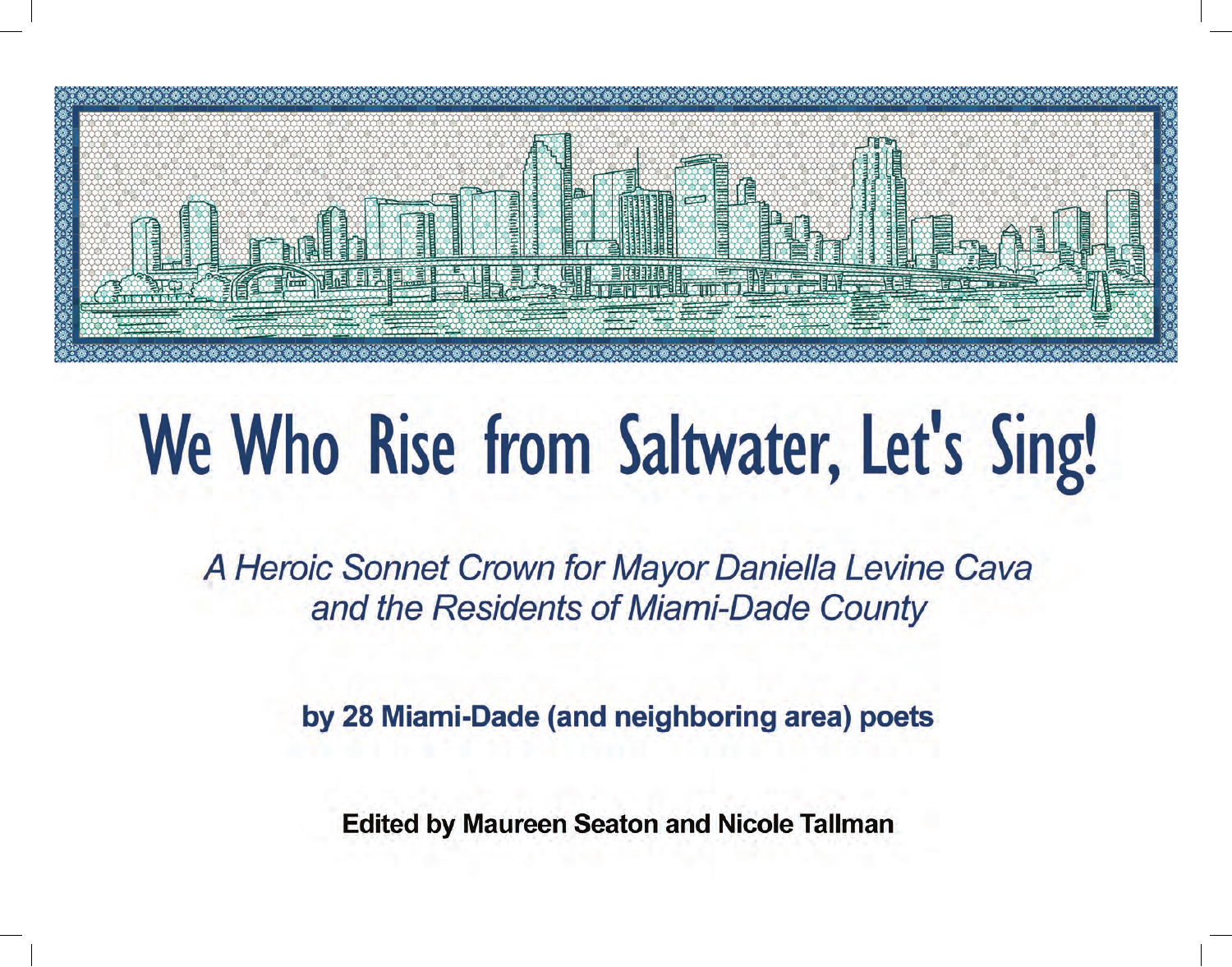## **INTRODUCTION**

The idea for this Heroic Crown came to me in May 2021 after attending a *Reading Queer* Zoom craft talk and poetry workshop with long-time collaborators Denise Duhamel and Maureen Seaton on "The Wild Third Voice." As Maureen will tell you, I'd been "bitten" by the collaboration bug during that workshop…so much so that a few days later, I reached out to ask if she would be willing to work with me on a larger collaborative project involving a group of Miami-Dade poets. I couldn't believe my luck when she graciously agreed, especially after having only met me the prior weekend.

After a bit of discussion, we decided that a non-traditional sonnet, with no particular rhyme scheme or syllable count, would be a fun form for our first collaborative experiment together. We decided to embrace an additional challenge by tackling a Heroic Crown (15 sonnets by 28 paired-up poets). The beauty of a Heroic Crown is that each poem builds on the previous poem before it—creating a beautiful chain linking all 15 poems together.

Maureen and I compiled a slate of potential collaborators—both established and emerging poets from diverse backgrounds—and then sent out a call to those we thought would be game to participate in the first (that we know of) Miami-Dade Heroic Sonnet Crown that we would ultimately present to Mayor Daniella Levine Cava. Some of the poets we reached out to had poet-partners in mind, and others were open to a surprise pairing.

To allow poet-pairs the freedom to create a sonnet that spoke to them, there were very few structure rules imposed for this project. We simply asked that each poet-pair be prepared to write a 14-line sonnet that was Miami-Dade themed, celebratory/positive in tone, used no foul language or hate speech, and maintained the integrity of the collaborative chain by starting with the last line from the previous poet-pair's sonnet, or a play on that line.

To get the ball rolling, I wrote the first line of Sonnet I and sent it to Maureen via email. Maureen responded with the second line via email, and we continued to send lines back and forth to each other over the next few days until we reached 14 lines. We then passed the last line of our sonnet on to the next poet-pair in the chain, Denise Duhamel and Julie Marie Wade.

From there, each poet-pair had no more than 7 days to work on their sonnet and return it to Maureen and me via email. We would then pass the last line of that sonnet on to the next poet-pair, starting the clock for the next collaboration. This exercise continued week by week over the summer, with prompts sent out each Tuesday morning. When Maureen and I received Sonnet XIV, we took a few days to collaborate on the Mastersonnet: the 15th poem in the Crown, crafted from lines from the previous 14 sonnets.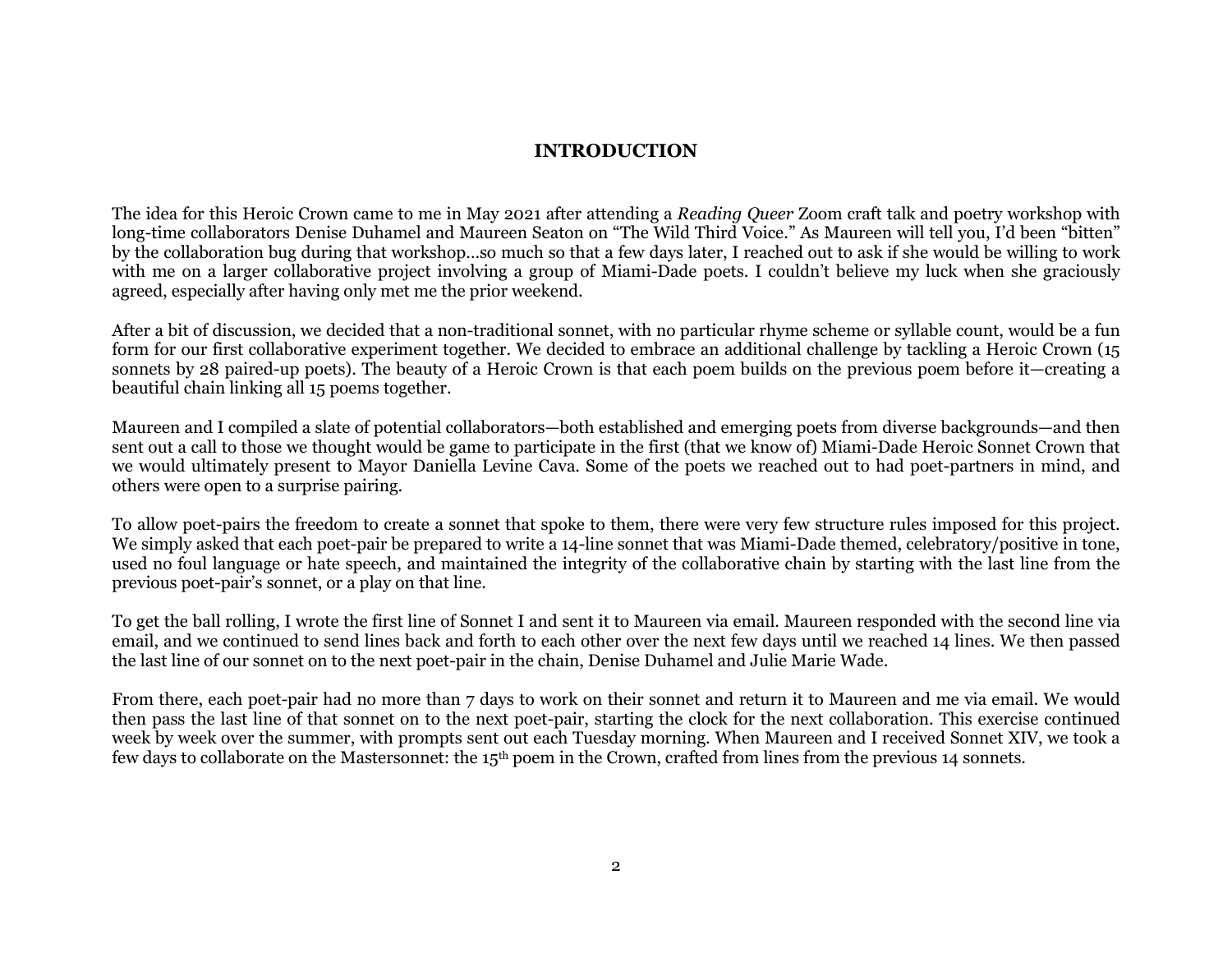Outside of writing poems with Maureen, who was the most enthusiastic, generous, loving and supportive collaborator I could have ever hoped for, one of the most rewarding aspects of this project was watching poets work their magic together and witnessing the joy in their collaboration. When poets returned sonnets to Maureen and me, more often than not, "We had so much fun!" was among the positive feedback we received. And that is important to note.

It goes without saying that 2020 was a rough year for our community due to the COVID pandemic, and this difficult time was magnified on June 24, 2021, when Champlain Towers South in Surfside collapsed. Poets Jen Karetnick and Catherine Esposito Prescott rose to the challenge of the moment and showed true Miami resilience with their crafting of Sonnet V, which was written between June 22 and June 28.

As you read this Heroic Crown, you'll notice that many of these poems are, in essence, poems of joy and resilience. And I could think of no better-fitting title for this collection than "We Who Rise from Saltwater, Let's Sing!" which is a play on a line from Sonnet XIV by Yaddyra Peralta and Leslie Sainz.

In closing, this Heroic Crown (15 sonnets by 28 Miami-Dade and neighboring poets) is a tribute to our first Madame Mayor Daniella Levine Cava, and it is a tribute to the strength and resilience of Miami-Dade County. Maureen and I hope you enjoy it.

Thank you so much for reading.

With gratitude,

Nicole Tallman Poetry Ambassador for Miami-Dade County October 26, 2021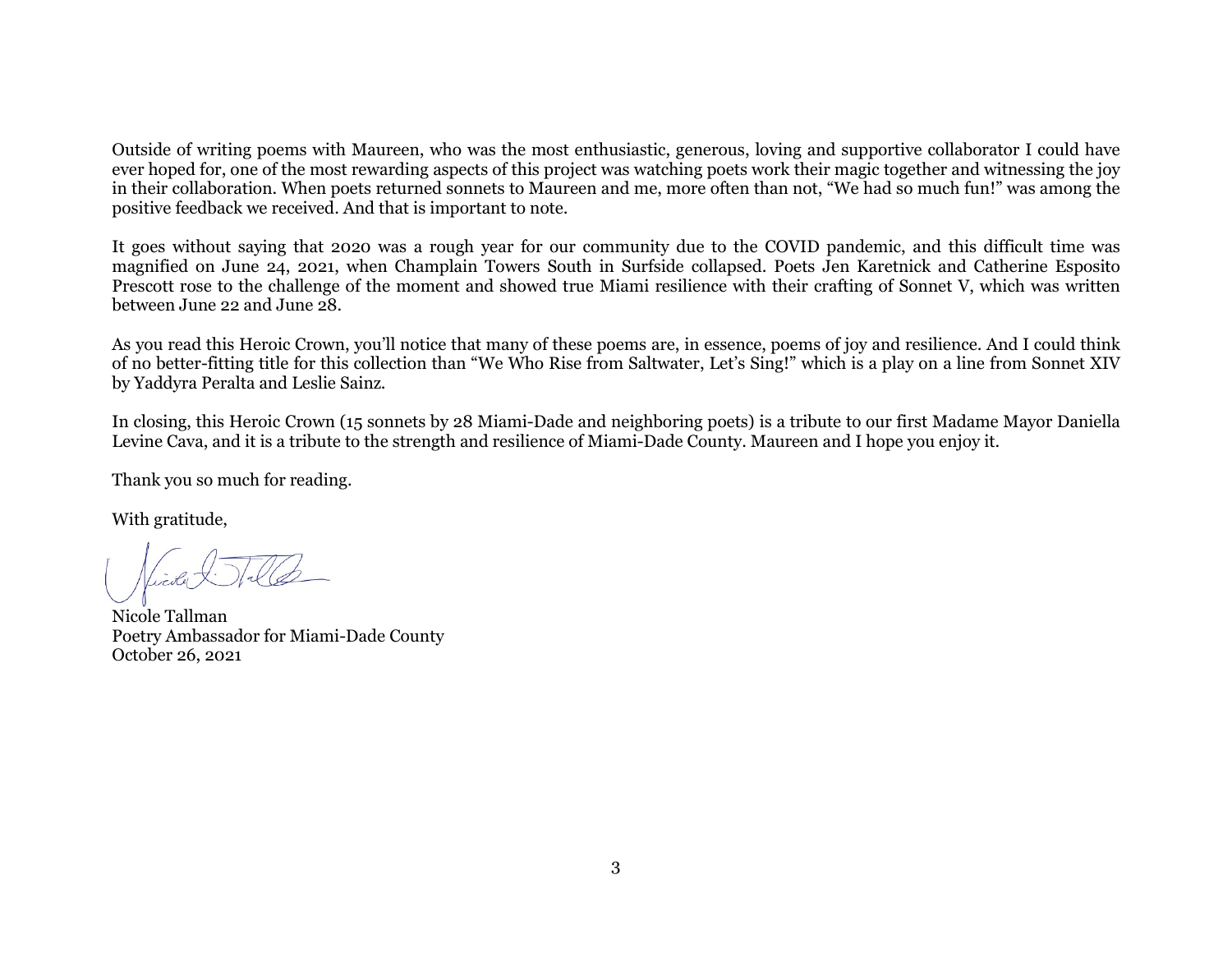I

Salted stars, summer nocturne, scarlet ginger—the joy of breath so close to sea there's nothing to stop us from going under except the spell of promise, or tomorrow, binding like gold in the night heron's eye or the way sunrise startles at the most unexpected moment. A firefly flies out of fire, a seastar constellates the warm nocturnal sea, and we celebrate the magic of living among this whimsical wonderland's undersea castles and rainbow skyscrapers.

In the deep hours of the city's sleep, we start the slowdown, steal quiet among colossal palms and cosmic banyans, the blood moon lighting the cicadas' final serenade. If we had the chance to write our lives into any dream (or city) we would wake to find ourselves right here each time caught between the world and the bewitching blue sea.

(Maureen Seaton & Nicole Tallman)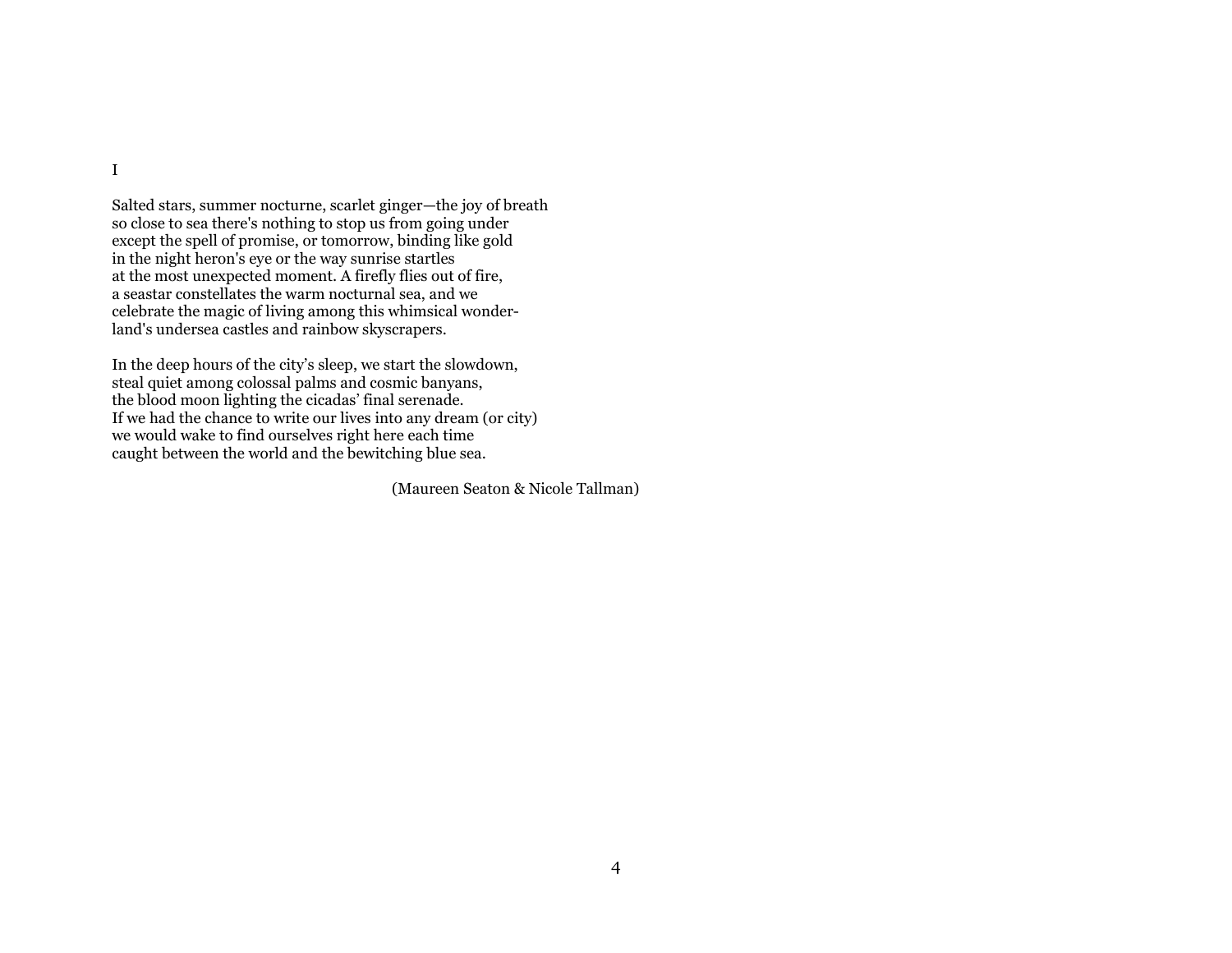II

Caught between the world and the bewitching blue sea, pink drawbridges and flame-struck Poinciana trees, we peddle our Schwinns, baskets full of plantains, to the Dania pier. No finer place to picnic than here

on the sand sliver, the Atlantic pounding barnacled stilts and coco plum shore. Fisherpeople dip their poles, bait buckets at their feet, as pelican bellies skim the crests of waves.

Despite erosion, despite hurricanes, we celebrate brief, clement spells along Pangaea's ruptured seam. Bananas, empanadas, salted caramel cupcakes from the vegan place our out-of-town friends doubt

will live up to the hype. What a feast! Sweet with a kick, like a warm breeze whipping up the heat.

(Denise Duhamel & Julie Marie Wade)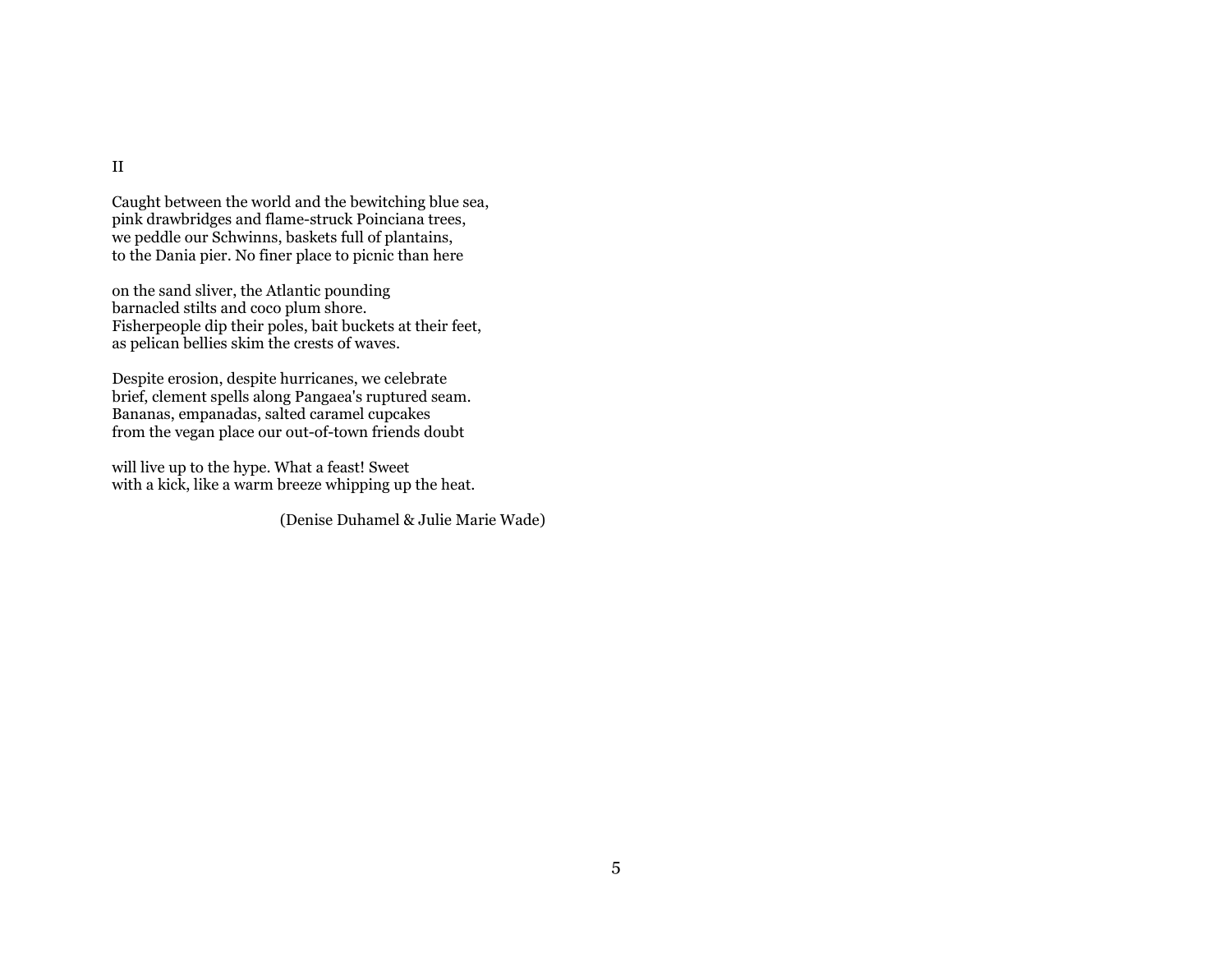III

With a kick, like a warm breeze whipping up the heat a peacock hops onto the hood of a parked car. From a nearby living room, the driver sees it a firework of eyeballs, each pupil a dead star and like a botanist, who suddenly understands the mechanism of the blossom and finds it no less baffling, she walks out into the Miami of her own making, encased by the land, its familiar heat, weight. She approaches, stops, the tapping of claws on steel summoning her back into her body. She feels the key's teeth in her palm. Here it comes, a dinosaur untethered, larger and lighter than she expects more fearsome, more beautiful, too blue.

(P. Scott Cunningham & Cherry Pickman)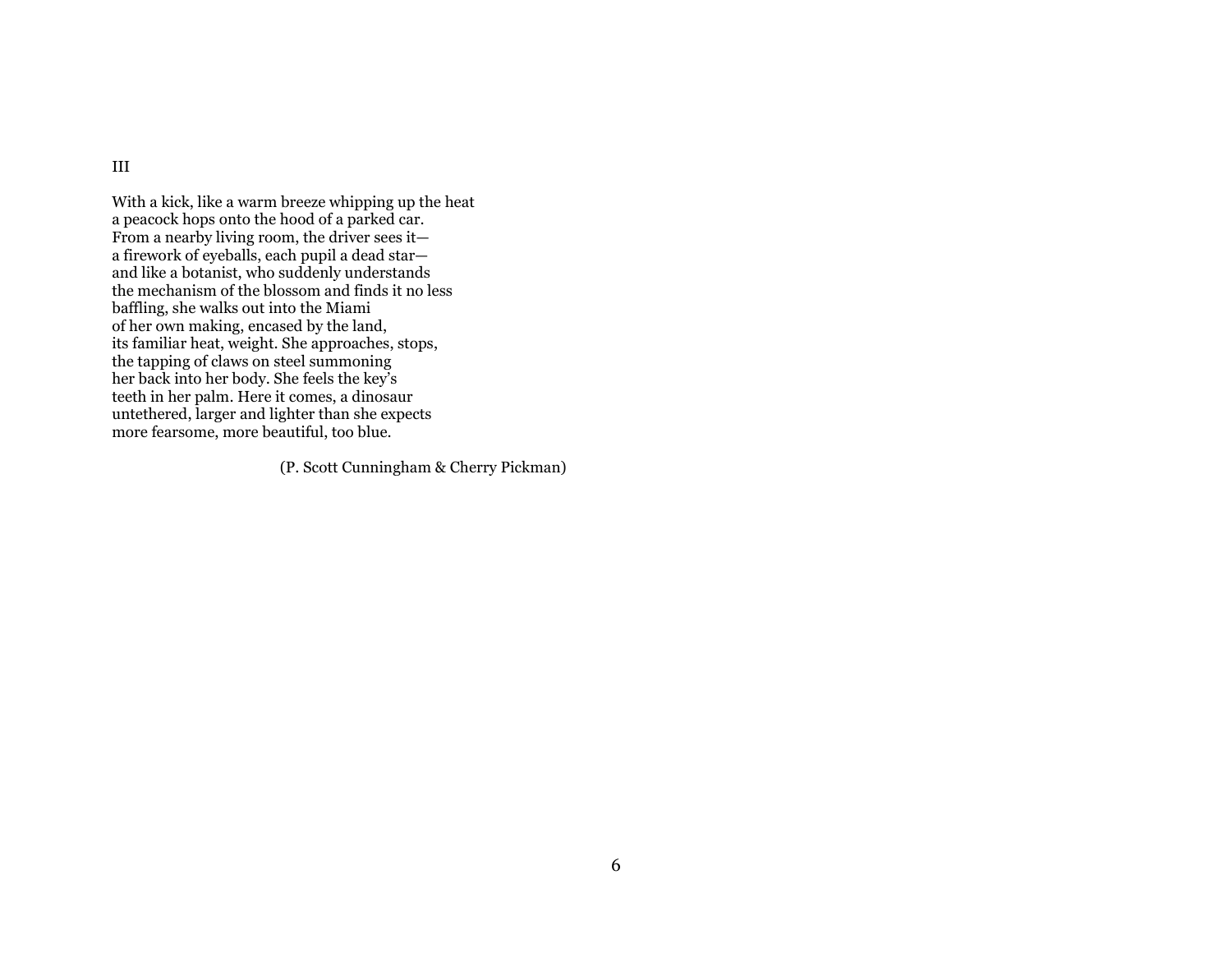#### IV

Miami—more fearsome, more beautiful, too blue. You spit into my palm for good luck and bless the bodies that say yes–yes to el pasado, yes to la frontera, yes to every Papá-shaped door ever knocked on.

City of Versace's Casa Casuarina and Ana Mendieta's Ceiba tree. City that owned a tower called Freedom and sold it to a family named Mas. City where Elian lost his mother, Ricky lost his records, and Celia lost her carnival.

Bless your \$250 dry-aged, bone-in Tomahawk steak and the ten-dollar completa from Teresita's. Bless your \$1,000 baliage in Aventura and your hand-woven box braids at el pulgero. Bless your \$3,000 bottle service and your busted sewer lines.

Miami, bless the kids with toothpick pantorillas, feeding cups of ice to stray dogs. Bless the 15-year-old Quinceñero coming out to his parents in Kendalandia, Bless La Caridad del Cobre in the corner spinning him a gown of gold chiffon.

Miami, more fearsome, more beautiful, too blue. How long must the ocean churn for you to notice her?

(Mia Leonin & Caridad Moro-Gronlier)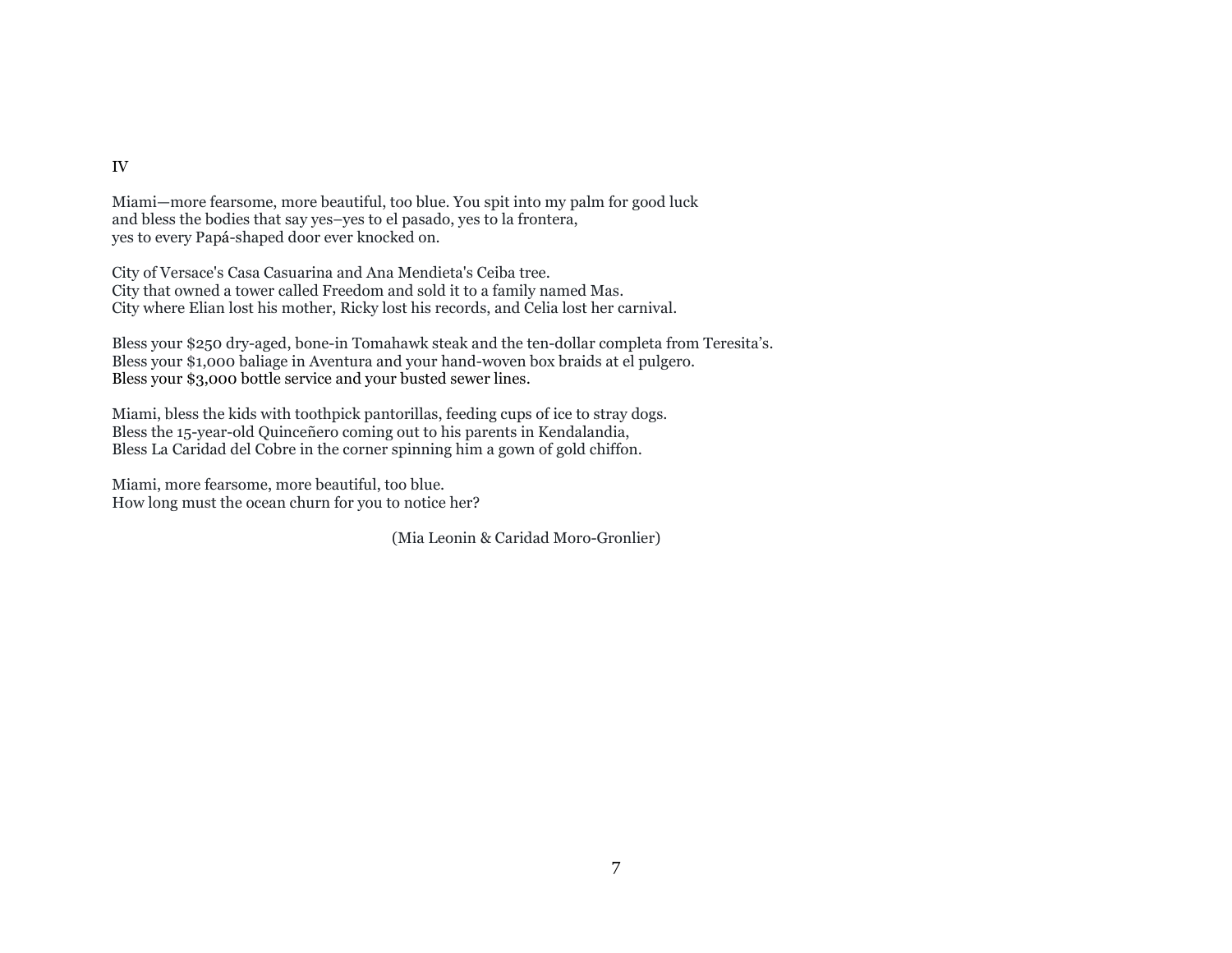V

How long must the ocean churn for you to notice her? She mumbles the contents of unopened glass bottles, her teeth viridescent on dreams that won't settle, muscled mermen lost in her vast body, her waves further

inland every full moon, flooding the foundations of manmade structures, stretching herself across the land so crusted with salt the rebar can no longer stand. With great hunger, she swallows buildings. Without oblations

or obligations, without altar or artifice, without sacrament or sacrifice, she reclaims all she helped birth, that once belonged to her, big and small. She gathers it in her arms, a watery abyss.

She doesn't mean to leave wreckage in her wake and wane, but her millennial longing cannot be contained.

(Jen Karetnick & Catherine Esposito Prescott)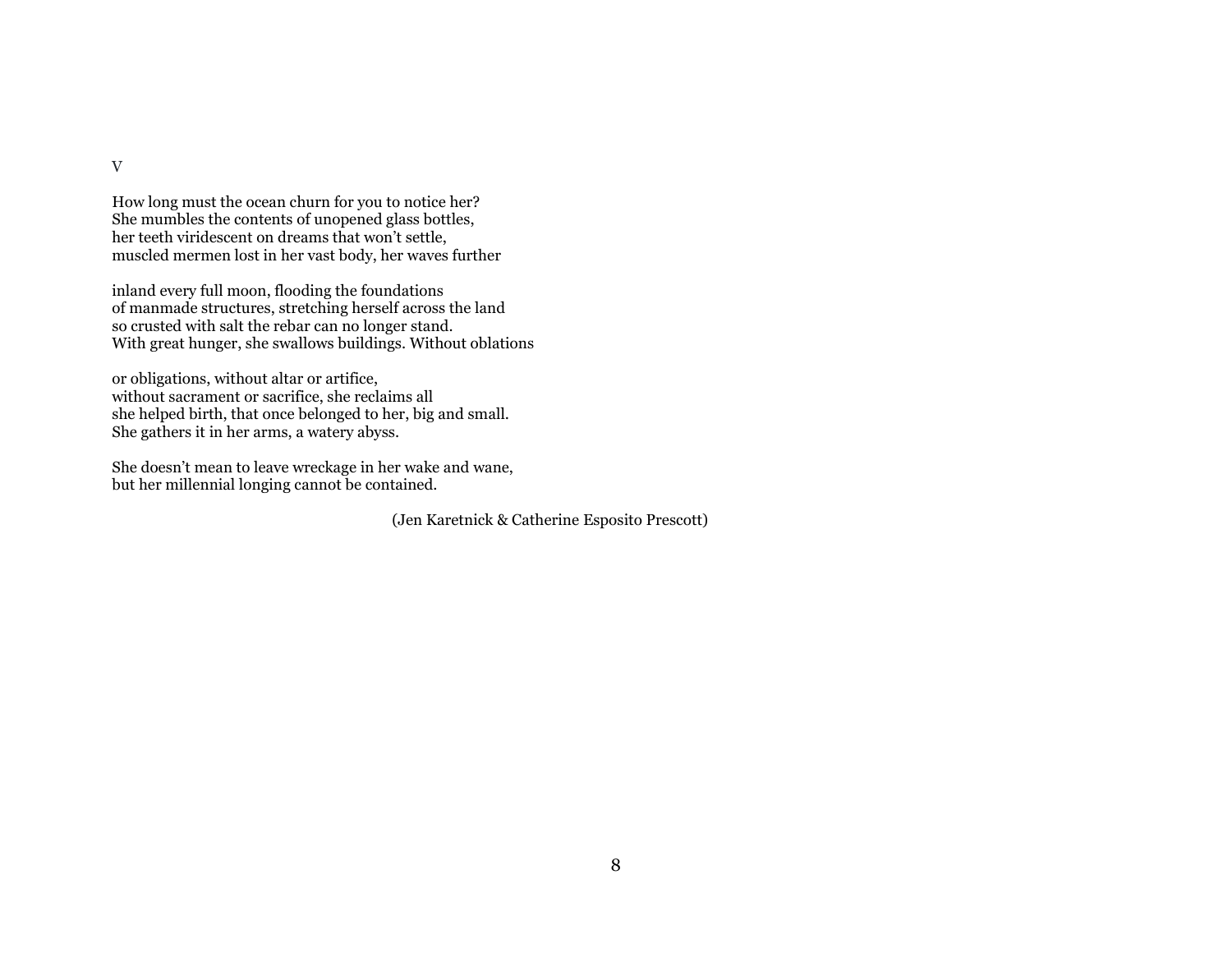VI

Millennials! Boomers! You end-lettered ages! We all long for green, don't we? For plantains drum-beaten into mofongo. Doritos pounded into a billion fractured sunz. You snuck up on a stingray sending telegrams to spiny lizards. For real. On the knife-edge of all the bling worth sweating for, where turquoise and teal meet papaya and possibility. There you were swimming in your impossible Filas wondering if there's enough time to quell the storm or the crowds carrying your throne. Queen conchs set high on their thrones, right beyond your cravings. Bleached coral begging us to hit the brakes. Before the sailboat crashes into us making out on the beach.

(Jubi Arriola-Headley & Neil de la Flor)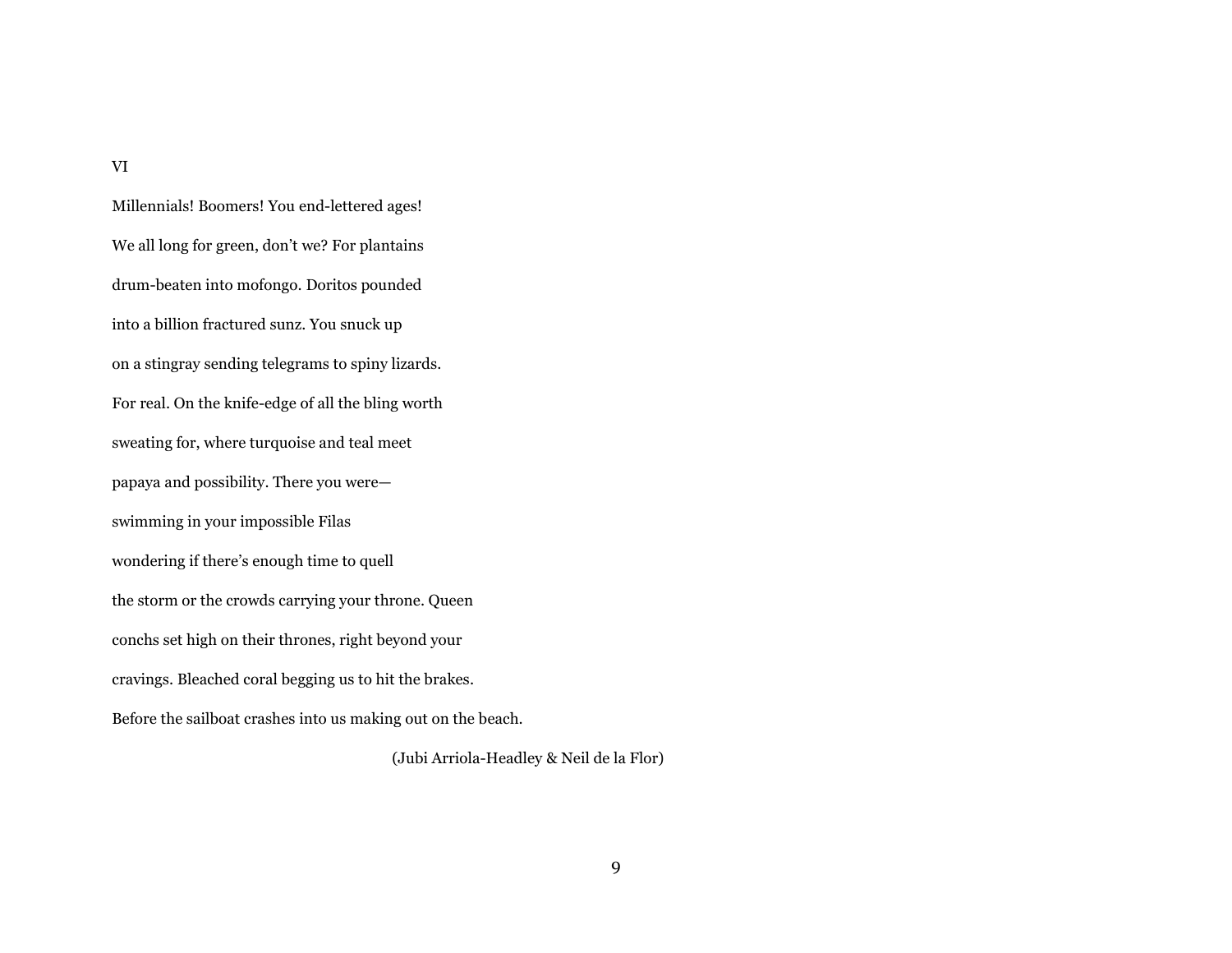VII

Before the kiss kills us under the crash. Before the beach. Before the dune makes us into salt. Before the out. I went out to shore, to bury that brush of face against surging current. I stood cheek to cheek with a dam. Only to part cobalt. There are colts everywhere, in this farm, where someone stole the horse, broke open the sky. The mare hailed us at the door. Wished us better luck in molding sandcastles. Our mare palace: separated by sand walls. I constructed a bridge we skip, to roll into each other. Striped teal towels shapeshift into kites. The nylon lifting. See*: fly on the wall.* When I found "wallflower", I wanted that unseen observer. I drew polka-dots in air. Named for the dance. The tide only asks you to carry it when you're ready. A white horse drags a lone pole along. After the kiss kills us under the crash. After the salt. After we tie ourselves to this palace. After the dam. I hoped we would sink in the same boat, but instead we danced in half.

(Clayre Benzadón & Melissa Gomez)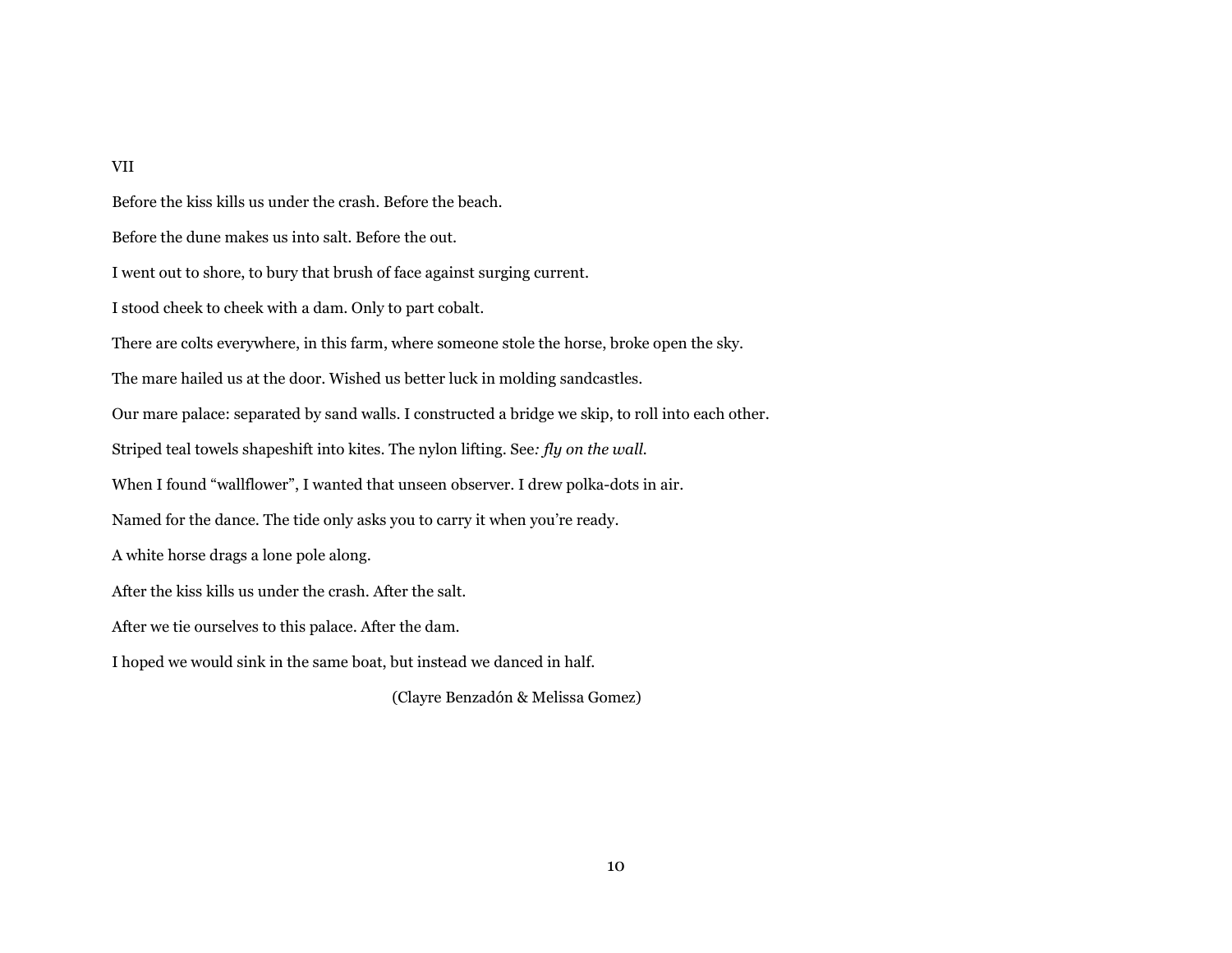#### VIII

I hoped we would sink in the same boat, but instead we danced in half. We sat in awe at the Biscayne Bay skyline. Ocean waves lap; saltwater, salt skin—a cleansing of where we've been. Dade County submerged in tiled roofs, sinking my heart deeper in love with her imperfect beauty. A distant cruise ship whistle hums like a deep bass voice of an outdoor opera. The Port stayed silent, observing boats come and go—gently rocking, algae-brimmed bottoms. The silent slow pace of long humid days, trees evergreen, always blooming into spring. The birds chirp night and day, despite the direction the boat may sway— And the MacArthur Causeway, a slippery slide where toy cars play... Yet here on the bay, if you follow the green path to the Everglades, you'll discover Great Egrets wading in the shallow waters. As night falls upon the city, the skyline shines, lights reflecting on the low, curious clouds. A faint Latin music vibrates through the town, where neon lights announce tacos on salsa nights. Vegetables gleaning on southern farmland—a kitten wobbling downtown, grazing off memories of Miami. (Oscar Fuentes & Catalina Rose Otero)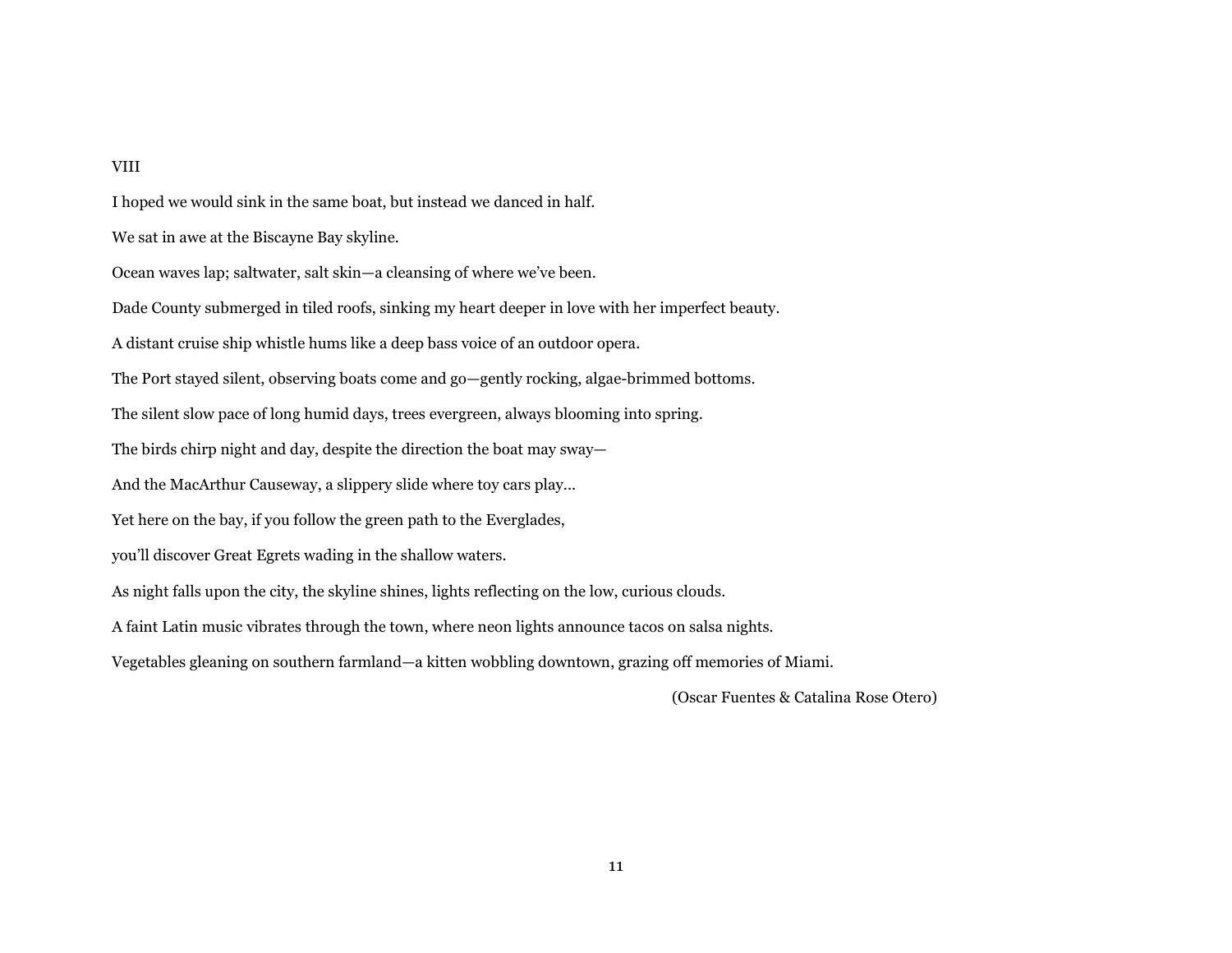IX

A kitten wobbling downtown, grazing off memories of Miami whose backchannel tunnel exhumes a cache of shell & bone

like coquina along the sidewalk at Coconut Grove's newest castle. I stumble glad with morning in my pockets, holes everywhere,

dozens of them, holes hewn into bedrock still littered with night, where a feline paw goes sprinkling padded thuds of mischief

as introduced species sometimes do. I blaze in Greynolds Park, some old hippie with a Frisbee & flute, I think he's talking to me,

*Miami wears her epochs in her chameleons, citizens of sun and stillness, in drumming Deb Cotillions & Quinceañeras, from* 

*deerskin to python chinchilla, before sea glass & bottle caps, this shark's jaw gouged canoes.* His Frisbee flies, his beaded flute rises

on a sky-gilded lyric over Freedom Tower, over Surfside, melody butterflies east while sunburnt trees drop tips round a busker's cap.

(Lenny DellaRocca & Michael Mackin O'Mara)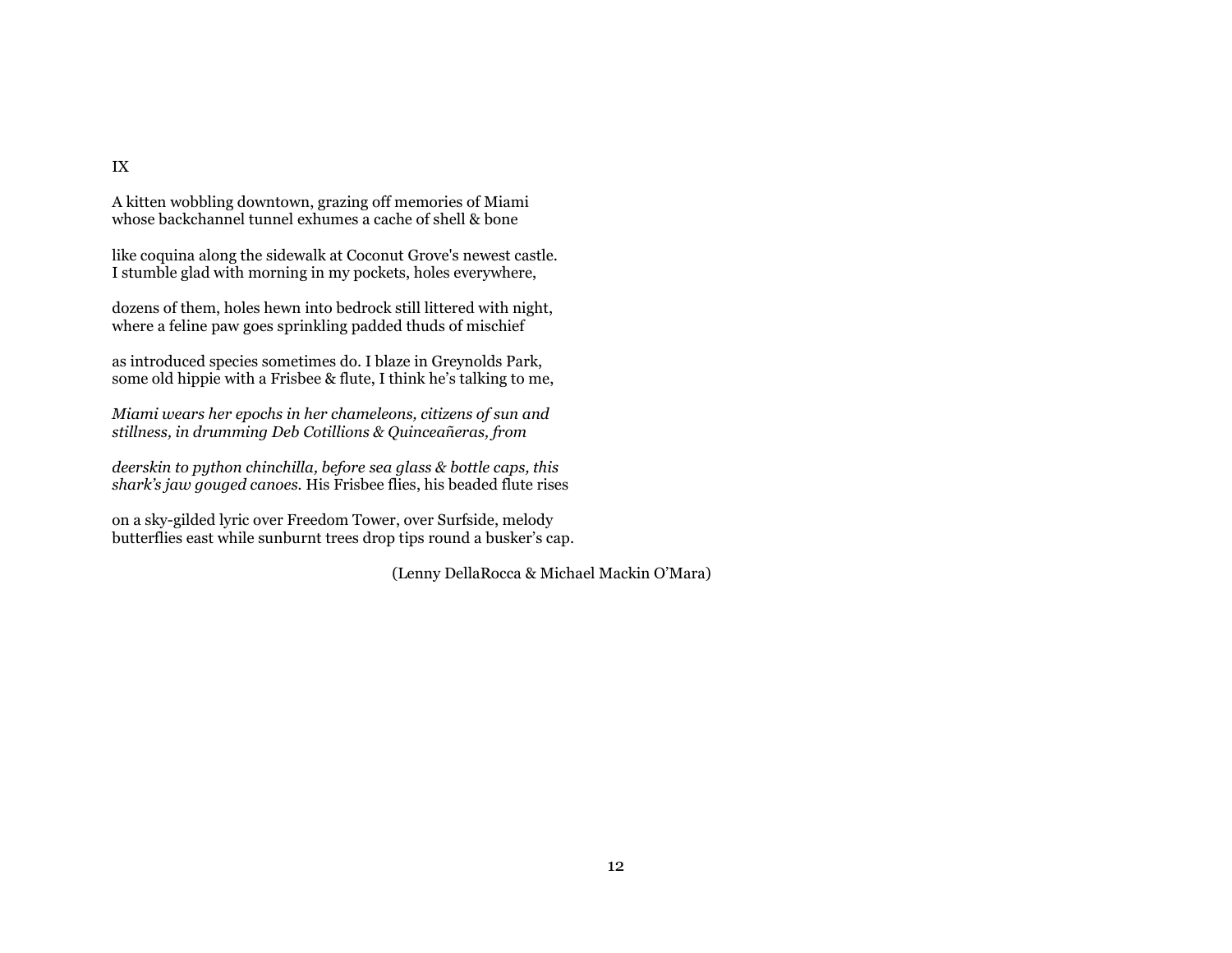#### X

Butterflies east while sunburnt trees drop tips round a busker's cap. Old men in straw fedoras lean sideways at small tables, dominos unplayed while they sleep. Old women nap in the shade of green awnings. Hip-hop beats from a passing car. City of heat and light and of all that is right with the world at this moment. City of the barely remembered, those who lived at the mouth of the river, built the mounds, then were gone. City of milkweed tickseed, canna lilies, coneflower. Women strolling slowly in floral halter dresses.

Waterline and skyline indivisible, shoals and shallows in the bay, hue of Jacaranda blossom. Parrot flocks overhead and below, boat hulls tug at their anchors, pull on their lines, bob at the harbor. At midday tables, under shade umbrellas, in kitchens and boardrooms, yucca drenched in Meyer lemon, tostones nestle up to yellow rice and black beans and nearby waits dainty flan, with her dance partner foaming Café con Leche. Under Miami moonlight, a carved limestone door, swings open for the lost love of a girl, swings open and closes. No hinge, no pulley. This City hinge swings wide to welcome hearts and minds yearning to be free, to be. And beneath curtains of inevitable summer downpour, lychee for sale at roadside stands.

(Judy Ireland & Susannah Simpson)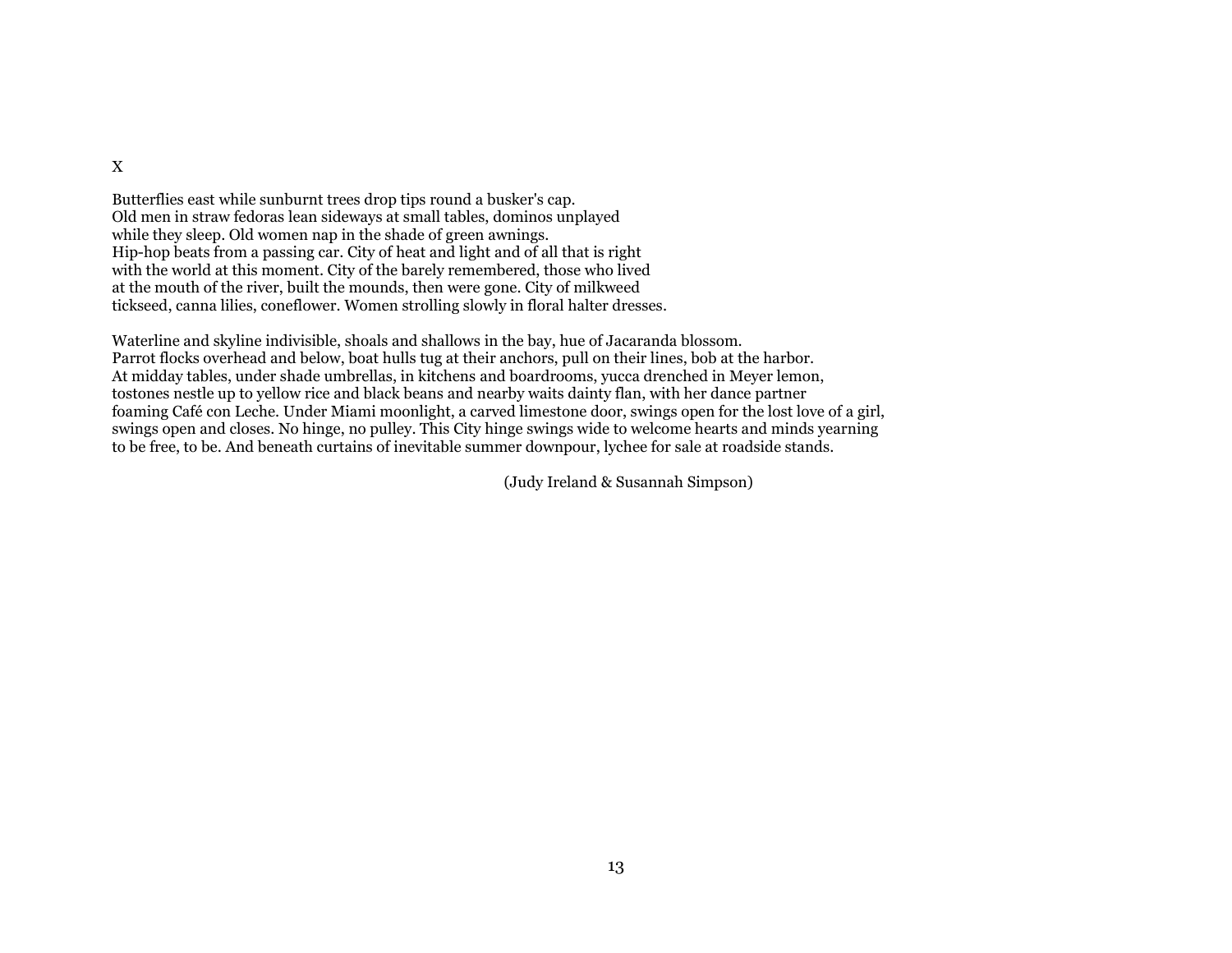XI

And beneath curtains of inevitable summer downpour, lychee for sale at roadside stands. The sky glossed with rubies, quarters passed from palm to palm dispersing tiny halos of light. In the mist, mothers and daughters eating bits of horizon. And do we all not feast on fruit to survive? Banyan trees vein the knotted sky along Old Cutler where Tequesta once walked, burial mounds beyond coral walls. For centuries, always the women who must find the tenderness inside the husk. The sweet pulp of antiquity nursed from bone into blossom.

A mile up and another roadside stand with orchids for sale, bending their ovarian faces to all who pass. An egret hunting a lizard on the traffic island. Julia Tuttle was Miami's mother, only woman to found a major city, claim a final frontier–husk paradise from wilderness. She knew frost could not pale the surrounding river of grass, unending in corpuscular light. Acres of water commingling with sand and reed and sky. Miami, herself a mother. A sacred ibis, first to accept and survive the downpour—as does the sun, a gargantuan yolk punctured at moonrise.

(Chloé Firetto-Toomey & Susan L. Leary)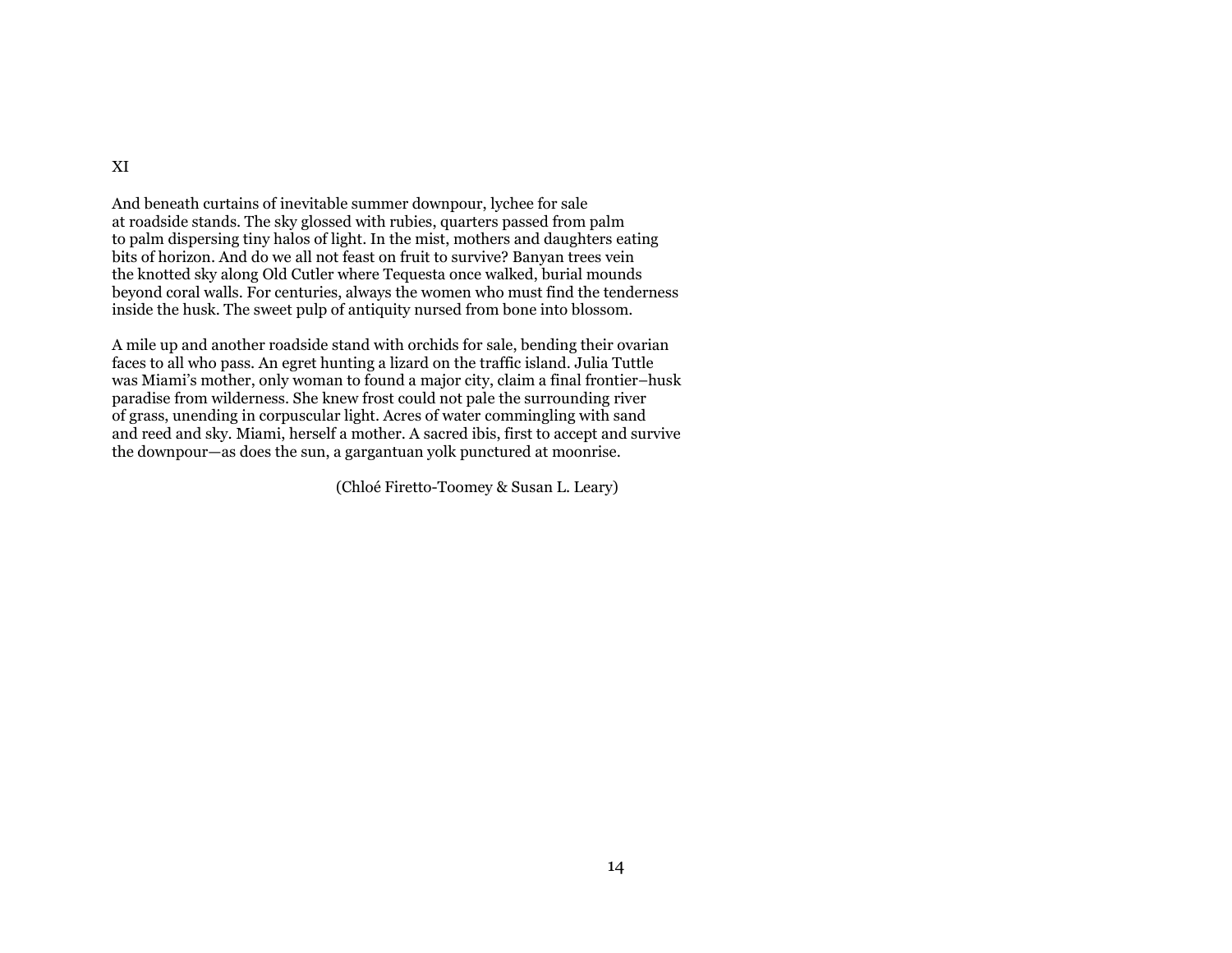XII

The sun, a gargantuan yolk punctured at moonrise, spreads life, like a mother's womb ruptured at birth. Let the fronds do the cleaning, the holding, the swaying. Let the waves lift the bookbags and heal all the scrapes.

There are two sands: the island and the peninsula. Both trickle from her hand. A drip castle. A new harbor. An old one. The paddle board frees her to hover. She is herself, before bibs and hunger, a renewed custodian of the sea.

Hide & seek mangroves and sidewalk chalk galleries, freshwater dives and lighthouse riddles, bare galaxies of a political unknown. A mixture of roots and Floridian starships. Children wait for us to decide with open palms,

peeking sunsets, buckets. A city, this city, is a threshold. Anticipation. *El compás*. Green, coral, brown, the sea.

(Nicole Hospital-Medina & Carolina Hospital)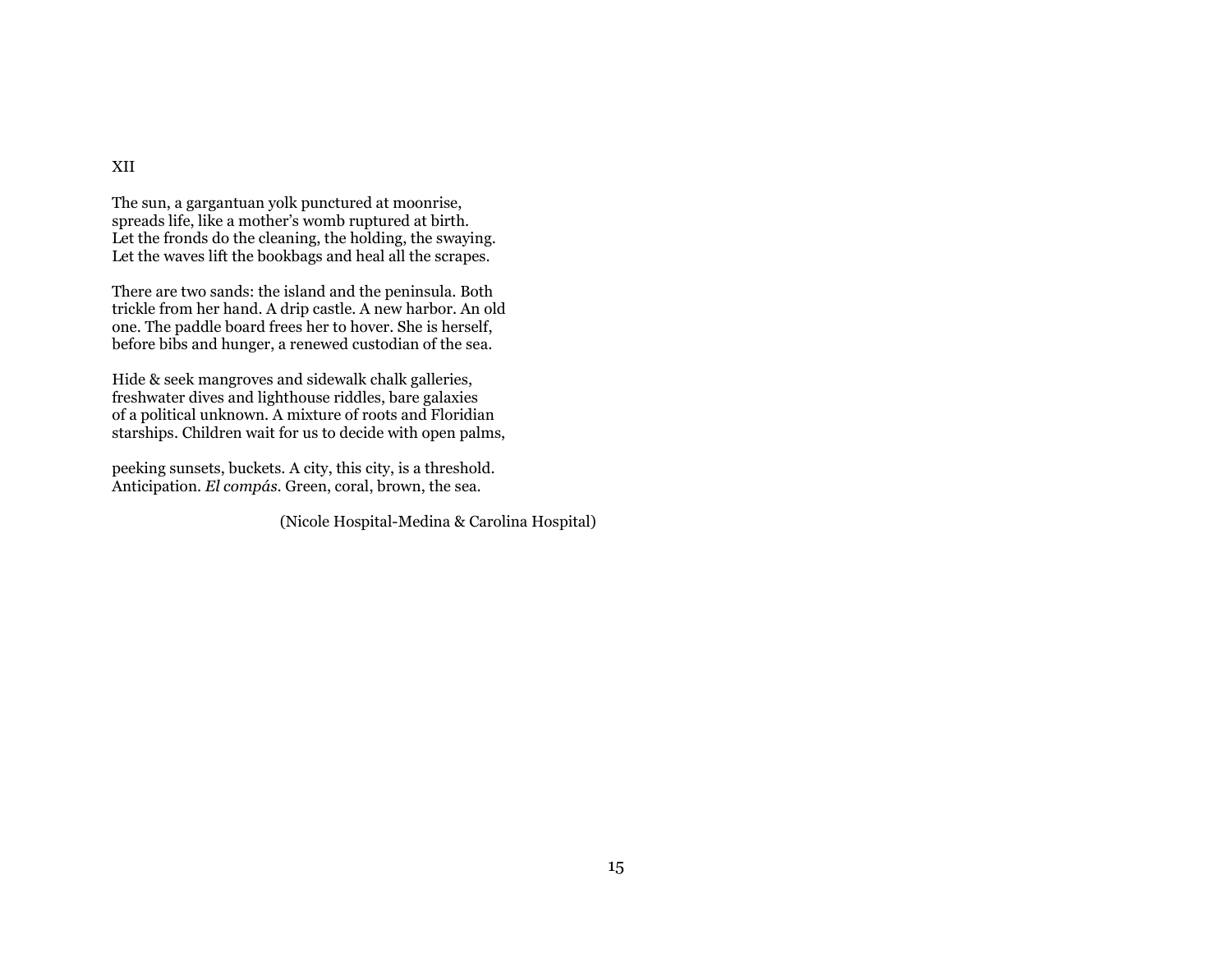XIII

Anticipation*.* El compás. Green, coral, brown, see Biscayne, see Freedom and Hadid, bright as A tap tap or sports car or dolphin's back. We grillin'—snook and flat, da' enamel A type of fishbone; skin here, is-like conch Salad, snapper, and oxtails. Juke-anoo-it, Rumba and kuduro, a wouj Columbine. This city's sprawling synapses alive, Salinity, feverish and valiant—and firing up! ...roots of mangrove, tropical crinolines. Hurricanes like the little thimbles of gods— Indefatigable pulse and pattern, City made of sinews and saltwater.

(Marci Calabretta Cancio-Bello & Damara Christine Martin)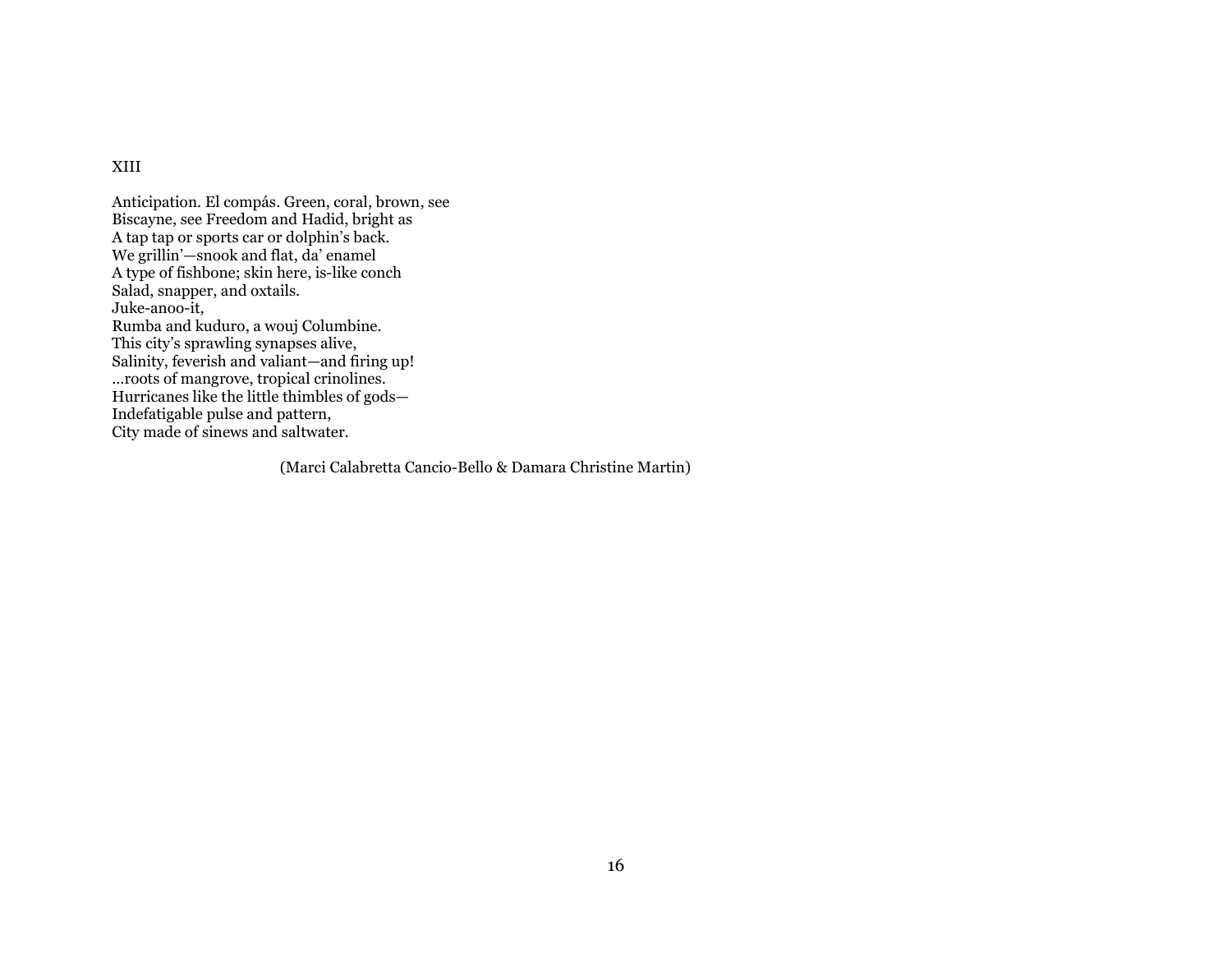XIV

City made of sinews and saltwater, your humid limestone avenues, buoyant yet sinking in the sun. How are we here? What luck has led us to this survival? We praise the seasons weathered within us. New rain—a fruiting on the other side of this migrant life. Bay shores come and go like shy mosquitoes. Everything here bites or makes of itself a prized nectar. Drink the trade winds, the strip malls, the vibrant strains of Spanish nourishing our motley air. Breathe. Though some call this paradise, there are no miracles we have not made ourselves. We who rose from saltwater, let's sing, more.

(Yaddyra Peralta & Leslie Sainz)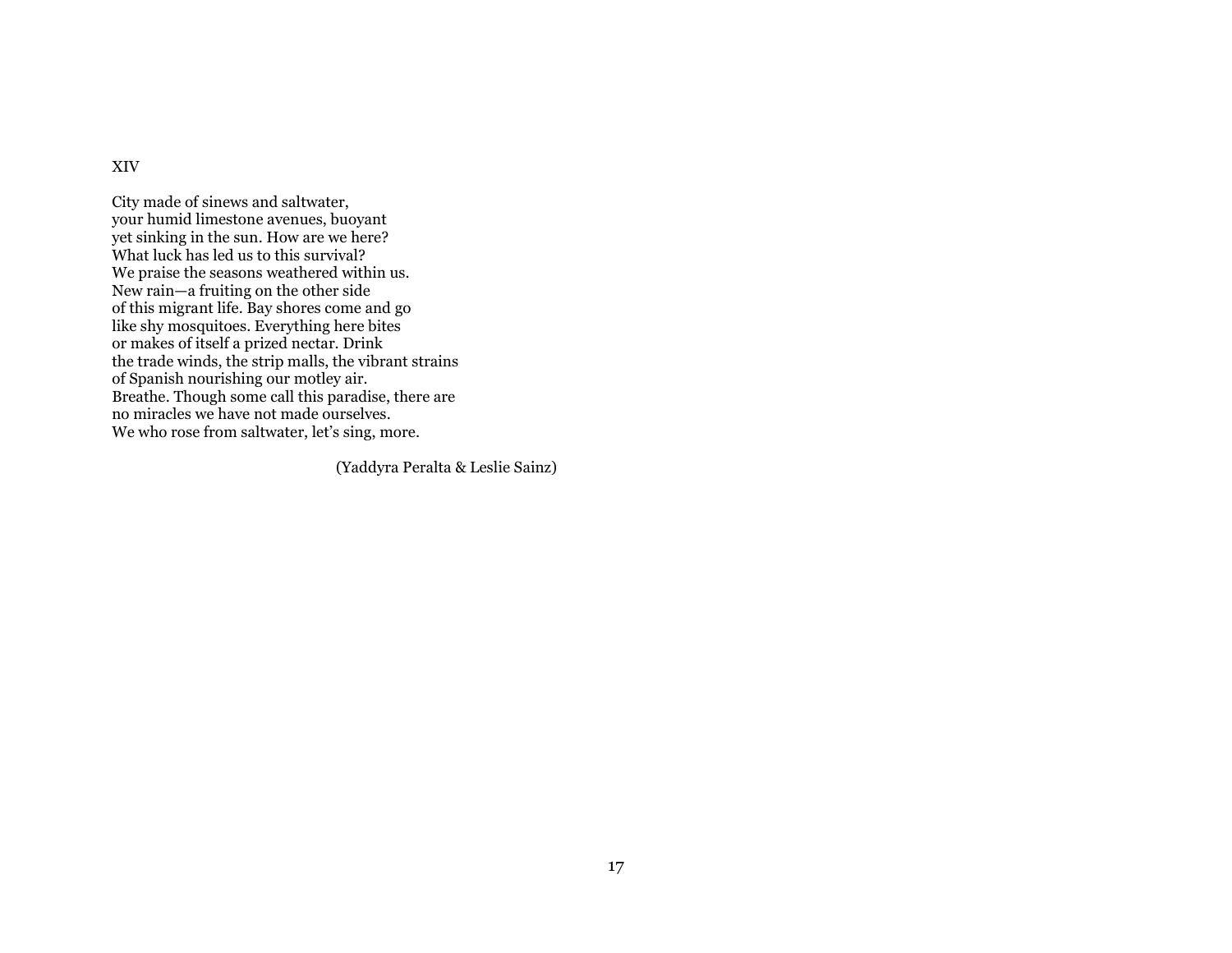XV

Salted stars, summer nocturne, scarlet ginger—the joy of breath Caught between the world and the bewitching blue sea.

With a kick, like a warm breeze whipping up the heat: Miami—more fearsome, more beautiful, too blue.

How long must the ocean churn for you to notice her? Millennials! Boomers! You end-lettered ages!

Before the kiss kills us under the crash. Before the beach. I hoped we would sink in the same boat, but instead we danced,

Grazing off memories of Miami While sunburnt trees drop tips round a busker's cap.

And beneath curtains of inevitable summer downpour: The sun, a gargantuan yolk punctured at moonrise.

Anticipation*.* El compás. Green, coral, brown. City made of sinews. We who rise from saltwater, let's sing!

(28 Miami-Dade & Neighbor Poets)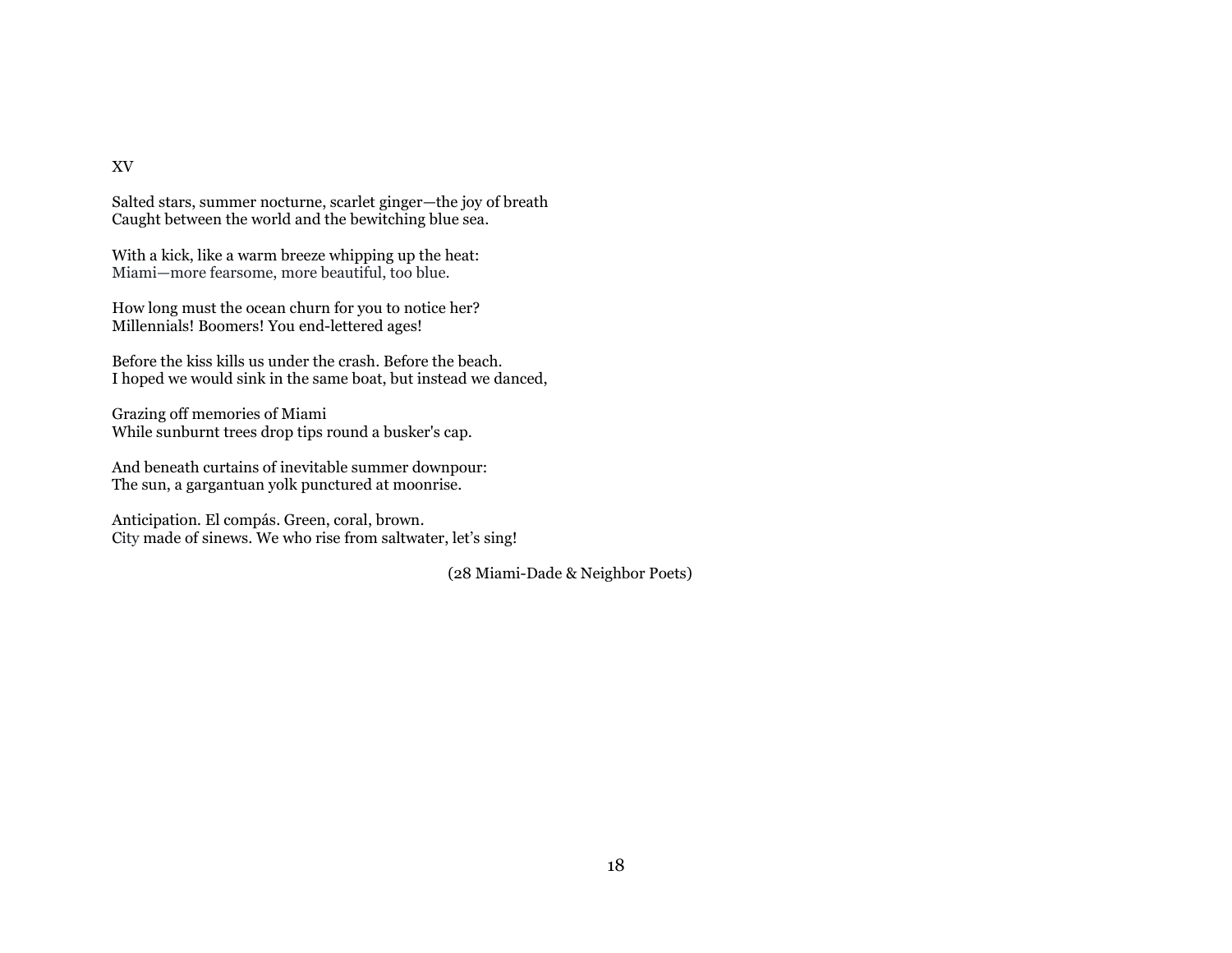## **CONTRIBUTORS**

**Jubi Arriola-Headley** (he/they) is a Blacqueer poet & storyteller, a first-generation United Statesian, and author of *[original kink](http://www.justjubi.com/book)* (Sibling Rivalry Press, 2020). He holds an MFA in poetry from the University of Miami and lives with his husband in South Florida.

**Clayre Benzadón** is an MFA graduate alumnus at the University of Miami, *Split Lip* poetry reader, and Broadsided Press's Instagram editor. Her chapbook, *Liminal Zenith*, was published by SurVision Books. She's been published in *14poems*, *SWWIM*, *Fairy Tale Review*, *ANMLY*, and *Grist Journal*. Find more about her here: [clayrebenzadon.com.](https://nam10.safelinks.protection.outlook.com/?url=http%3A%2F%2Fclayrebenzadon.com%2F&data=04%7C01%7Cbmc148%40miami.edu%7C290d4f545f234b00f2ba08d98508279a%7C2a144b72f23942d48c0e6f0f17c48e33%7C0%7C0%7C637687092342806988%7CUnknown%7CTWFpbGZsb3d8eyJWIjoiMC4wLjAwMDAiLCJQIjoiV2luMzIiLCJBTiI6Ik1haWwiLCJXVCI6Mn0%3D%7C1000&sdata=fx1CfwRv0lezsyntkzKcUyF19Dq09sAA2ahHjtM2BdA%3D&reserved=0)

**Marci Calabretta Cancio-Bello** is the author of *Hour of the Ox* (Pitt Poetry Series), which won the Donald Hall Prize, and cotranslator of *The World's Lightest Motorcycle* by Yi Won (Zephyr Press). Her work has appeared in *Catapult, Kenyon Review Online, The New York Times,* and more.

**P. Scott Cunningham** is the author of *Ya Te Veo* (University of Arkansas, 2018), selected by Billy Collins for the Miller Williams Poetry Series, and the founder and executive director of O, Miami.

**Neil de la Flor** is a writer, educator, and Executive Director of Reading Queer, a Knight-funded organization dedicated to promoting queer literary culture in South Florida. He is the author of three solo collections of poetry, including *The Ars Magna for the Manifold Dimensions of z* (JackLeg Press, 2021), *An Elephant's Memory of Blizzards* (Marsh Hawk Press, 2013), and *Almost Dorothy* (Marsh Hawk Press, 2010).

**Lenny DellaRocca** is founder and co-publisher of *South Florida Poetry Journal* (*SoFloPoJo*). A Pushcart nominee, he is author of four collections of poetry. His work has appeared in *Nimrod*, *Seattle Review*, *Sun Dog*, and others. His chapbook, *Things I See in the Fire*, won the 2017 Yellow Jacket chapbook contest.

**Denise Duhamel**'s most recent book of poetry is *Second Story* (Pittsburgh, 2021). Her other titles include *Scald; Blowout*; *Ka-Ching!*; *Two and Two*; *Queen for a Day: Selected and New Poems; The Star-Spangled Banner;* and *Kinky.* She is a Distinguished University Professor in the MFA program at Florida International University.

**Catherine Esposito Prescott** is the author of *Maria Sings* and *The Living Ruin*. Recent poems appear in *Green Mountains Review*, *NELLE, Pleiades*, *Verse Daily,* and *Grabbed.* Prescott earned an MFA from NYU. Co-founder and editor in chief of *SWWIM Every Day,* she teaches poetry workshops, vinyasa yoga, and yoga philosophy.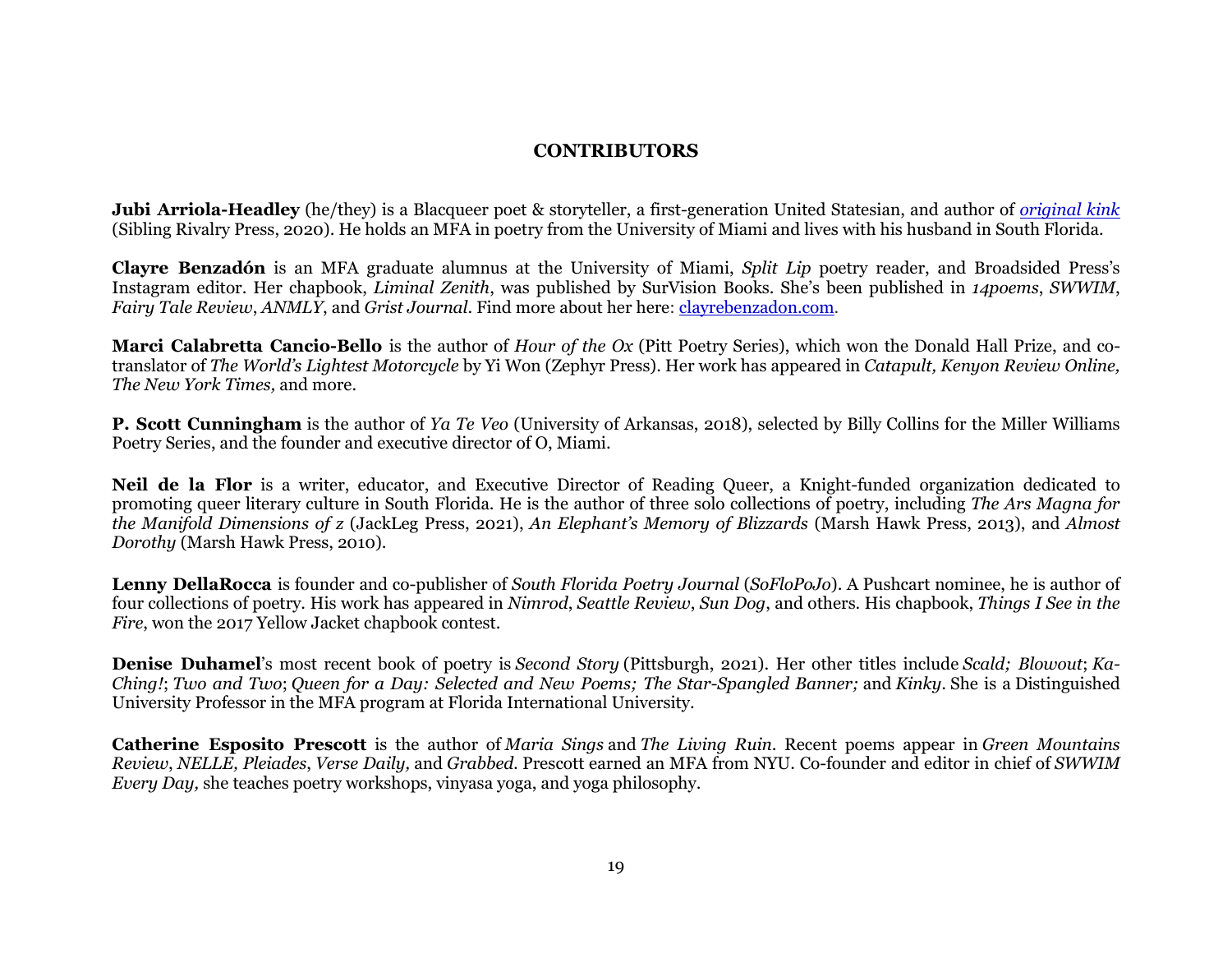**Chloé Firetto-Toomey** is a British-American poet and essayist living in Miami Beach, FL. She has an MFA from Florida International University and serves as an Author Assistant at InnerLasting Lit Arts. Her chapbook *Little Cauliflower* was published by Dancing Girl Press in 2019. Find her work in the *SWWIM Everyday Series, [poets.org,](http://poets.org/) Cosmonauts Avenue,* among others. Learn more at [chloefirettotoomey.com.](http://chloefirettotoomey.com/)

**Oscar Fuentes**, aka The Biscayne Poet, is a multidisciplinary artist based in Miami. He is the author of four books of poetry and prose: *Beautiful Women Will Never Know* (2013), *4 Nights With Betsy* (2014), *Vagabond: Selected Poems, Short Stories, and Plays* (2015), *Welcome Home* (2019) and *Body Furnace* (2021).

**Melissa Gomez** is a queer Cuban-American producer and photographer based in Miami, FL. She serves as Production Coordinator and Digital Storyteller for O, Miami. In her spare time, Melissa enjoys discovering new R&B, watching documentaries, and finding solace at the nearest Flanigan's restaurant.

**Carolina Hospital** authored Key West Nights and Other Aftershocks; The Child of Exile: A Poetry Memoir; Myth America, a collaboration with Maureen Seaton, Holly Iglesias, Nicole Hospital-Medina; and the novel *A Little Love*, under the pen name C. C. Medina. She edited *Los Atrevidos: Cuban American Writers* and *A Century of Cuban Writers in Florida*.

**Nicole Hospital-Medina** instructs writing at the University of Miami. Her poems are featured in *Poems from the Lockdown, Feminine Rising: Power and Invisibility, Women Write Resistance: Resist Gender Violence*, *The Miami Herald,* and more. She collaborated with poets Carolina Hospital, Maureen Seaton and Holly Iglesias to publish *Myth America*.

**Judy Ireland**'s poems have appeared in *Hotel Amerika*, *Calyx*, *Saranac Review*, *Eclipse*, *Cold Mountain*, and other journals. Her book, *Cement Shoes*, won the 2013 Sinclair Poetry Prize. She is Executive Director at DePorres Place Literacy Center, Co-Director for Performance Poets of the Palm Beaches, an Editor for *South Florida Poetry Journal*, and teaches at Palm Beach State.

**Jen Karetnick**'s fourth full-length book is *The Burning Where Breath Used to Be* (David Robert Books, September 2020), a CIPA EVVY winner. Co-founder/managing editor of *SWWIM Every Day*, she has received awards from the Tiferet Writing Contest for Poetry, Split Rock Review Chapbook Competition, Hart Crane Memorial Prize, and Anna Davidson Rosenberg Prize. See [jkaretnick.com.](http://jkaretnick.com/)

**Susan L. Leary** is the author of *Contraband Paradise* (Main Street Rag, 2021) and the chapbook, *This Girl, Your Disciple* (Finishing Line Press, 2019). Her poetry has appeared in such places as *Arcturus* (*Chicago Review of Books*), *Whale Road Review*, and *Pithead Chapel*. She teaches English Composition at the University of Miami.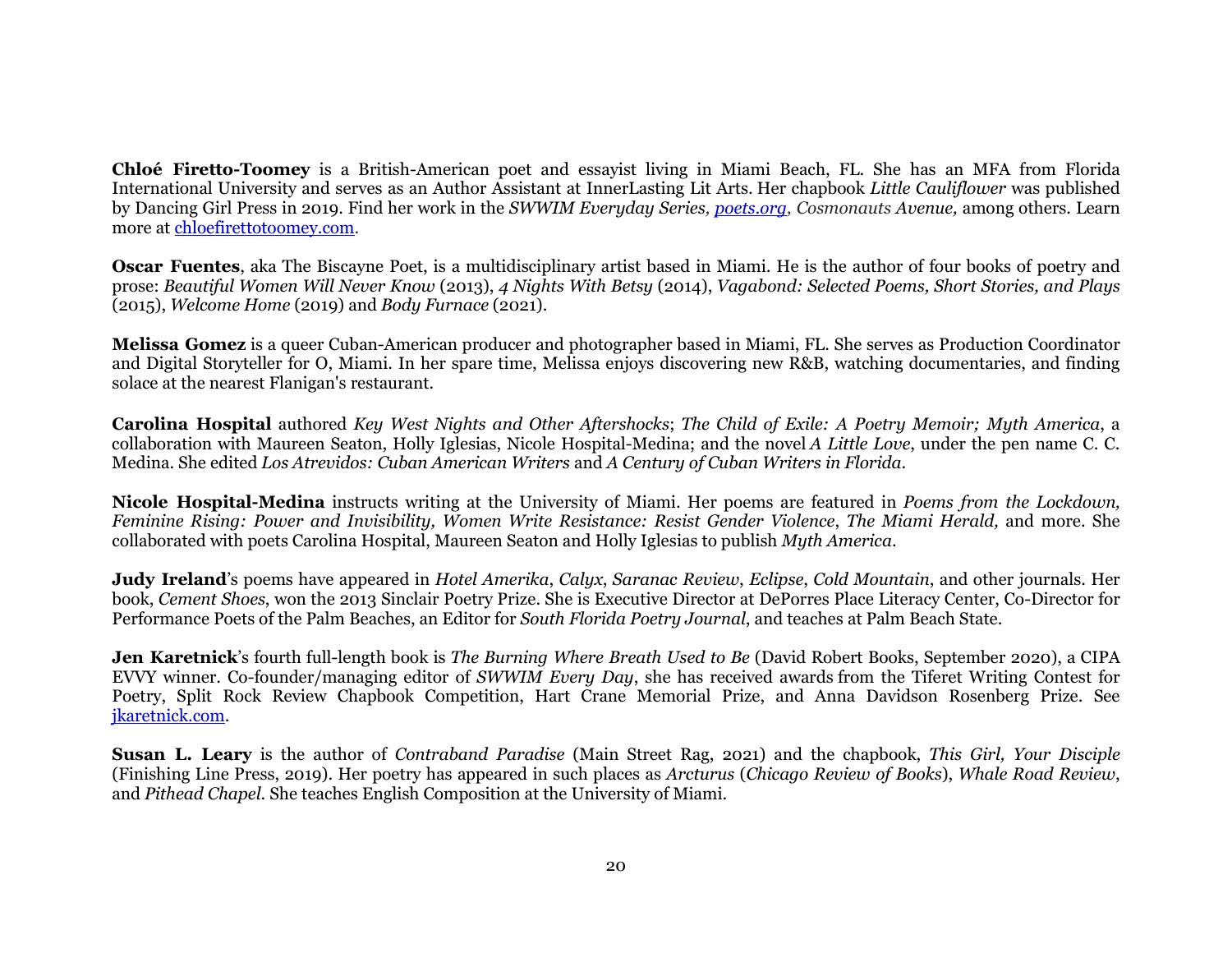**Mia Leonin** is the author of four poetry collections, most recently *Fable of the Pack-Saddle Child* (BkMk Press) and a memoir, *Havana and Other Missing Fathers* (University of Arizona Press). Leonin teaches creative writing at the University of Miami in Coral Gables, Florida.

**Michael Mackin O'Mara**, queer, long-term POZ thriver, was born in Brooklyn, N.Y., and lives in West Palm Beach. They are managing editor and co-publisher of *SoFloPoJo* (the *South Florida Poetry Journal*) and have been published in a number of online and print anthologies and journals. Find them on social media @minwpb.

**Damara (Dee) Martin** is a lyric essayist among many other things.

**Caridad Moro-Gronlier** is the author of *Tortillera* (TRP, 2021) and *Visionware* (FLP, 2009). She is the recipient of an Elizabeth George Foundation Grant and a Florida Artist Poetry Fellowship and an Associate Editor for *SWWIM Every Day*. She has taught English in Miami-Dade County for the past 30 years.

### **Catalina Rose Otero**

**Yaddyra Peralta**'s work has appeared or is forthcoming in *Grist, Sink Review, SWWIM, Miami Rail*, *Ploughshares*, *The Miami Herald*, *Eight Miami Poets* (Jai Alai Books, 2015), and *The Breakbeat Poets, Vol. 4: LatiNext* (Haymarket Books, 2020). Yaddyra is Director of People Development at Mango Publishing in Coral Gables, FL.

**Cherry Pickman** is the author of *Theory of Tides*, winner of Poetry Society of America's Chapbook Fellowship. Her work has appeared in *American Poetry Review*, *Bennington Review, Boston Review*, *Gulf Coast*, *Tupelo Quarterly*, and *PEN*. A selection of her poems is included in Jai-Alai Books' anthology, *Eight Miami Poets*.

**Leslie Sainz** is the recipient of a 2021 National Endowment for the Arts Poetry Fellowship and her work has appeared in *New England Review*, *Kenyon Review Online*, *AGNI, jubilat*, *Narrative* and elsewhere. She's received support from CantoMundo, The Miami Writers Institute, *The Adroit Journal*, and The Stadler Center for Poetry & Literary Arts.

**Maureen Seaton**'s recent solo collections are *Undersea* (JackLeg, 2021) and *Sweet World* (CavanKerry, 2019), winner of the Florida Book Award. Honors include Lambda Literary Awards for Lesbian Poetry and Lesbian Memoir, the Audre Lorde Award, NEA, and Pushcart. She was voted Miami's Best Poet 2020 by *The Miami New Times.*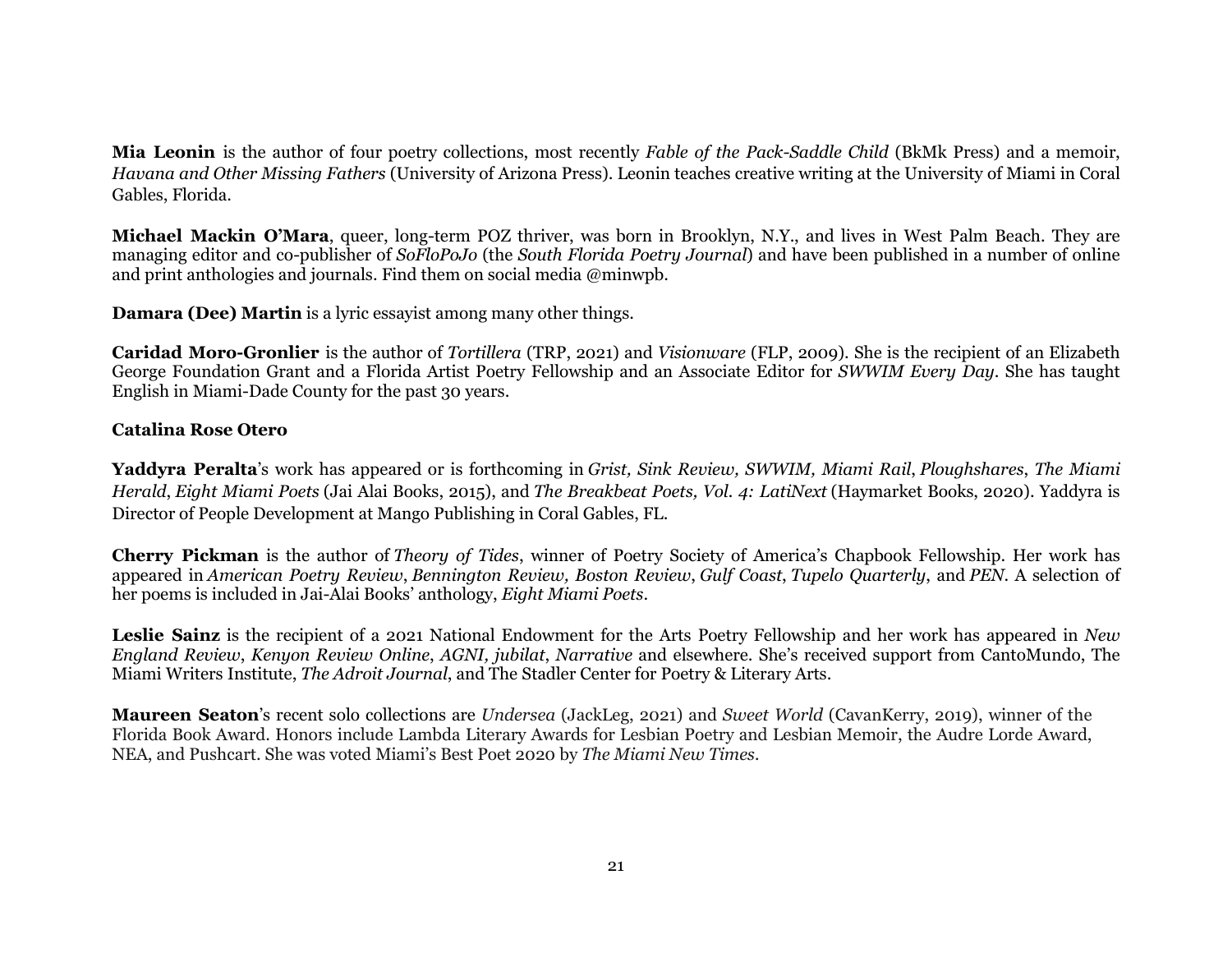**Susannah W. Simpson** is Co-Director of the Performance Poets of the Palm Beaches. Her work has been published in: *North American Review*, *Wisconsin Review*, *South Carolina Review*, *POET*, *Nimrod International*, *Poet Lore*, *Salamander*, and *Xavier Review* among others. Her collection *Geography of Love & Exile* was published by Cervena Barva Press, 2016.

**Nicole Tallman** is the Poetry Ambassador for Miami-Dade County, Associate Editor for *South Florida Poetry Journal* and Interviews Editor for *The Blue Mountain Review*. Her debut chapbook, *Something Kindred*, is forthcoming from The Southern Collective Experience (SCE) Press. Find her on Instagram and Twitter @natallman and at [nicoletallman.com.](http://www.nicoletallman.com/)

**Julie Marie Wade** is the author of 13 collections of poetry, prose, and hybrid forms, including *Wishbone: A Memoir in Fractures, When I Was Straight,* and *Just an Ordinary Woman Breathing.* With Denise Duhamel, she authored *The Unrhymables: Collaborations in Prose*, and with Brenda Miller, *Telephone: Essays in Two Voices.* Julie teaches in the creative writing program at Florida International University.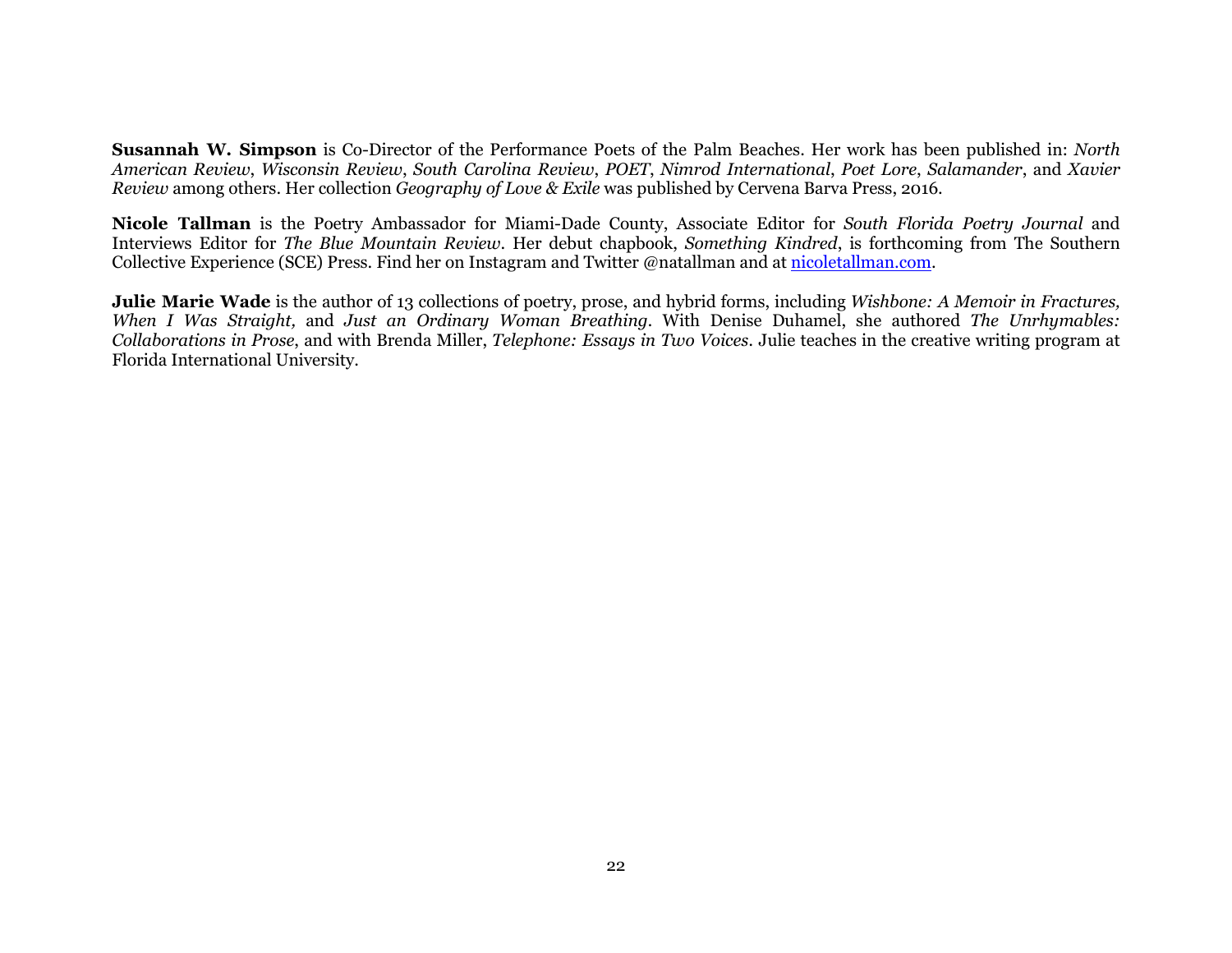## **ACKNOWLEDGMENTS**

Thank you to the Miami-Dade County Communications Department for providing the cover design and layout for this project, along with technical assistance.